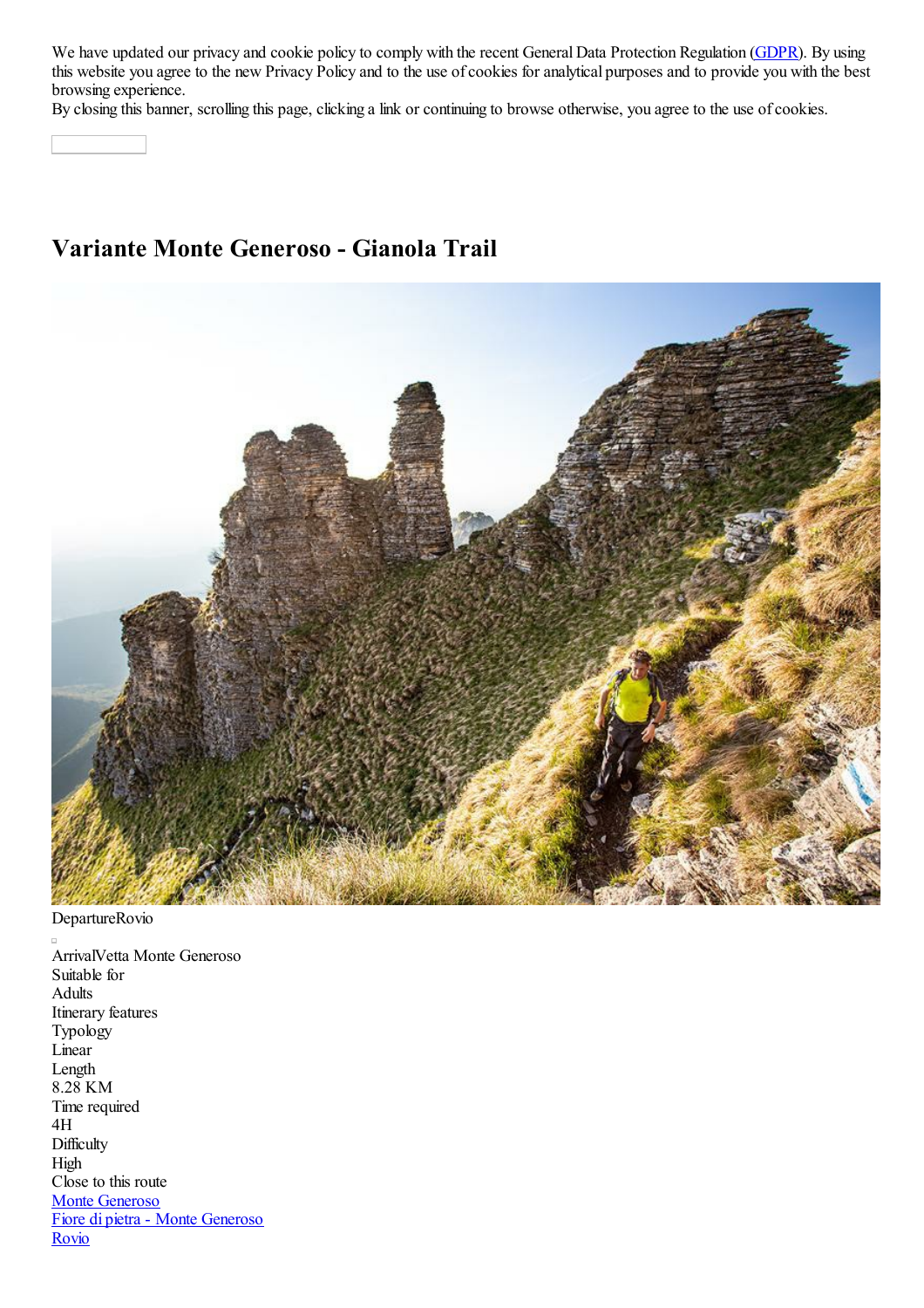Rovio Tips

- Waterproof clothing, light and warm
- Hiking boots
- Gloves, sun cap, change of clothes
- $\bullet$  Backpack maximum 5-8 kg
- First aid kit with penknife
- Torch, sunglasses, sun cream, water-bottle
- Hiking map/topographic map
- Camera
- Food

**Montagnepulite:** This project was born to promote an effective management and sustainable use of mountain huts in Ticino, and in particular the litter management. The responsible management of litter in the mountains is a matter of common sense. We can all contribute: https://www.montagnepulite.ch/en/golden-rules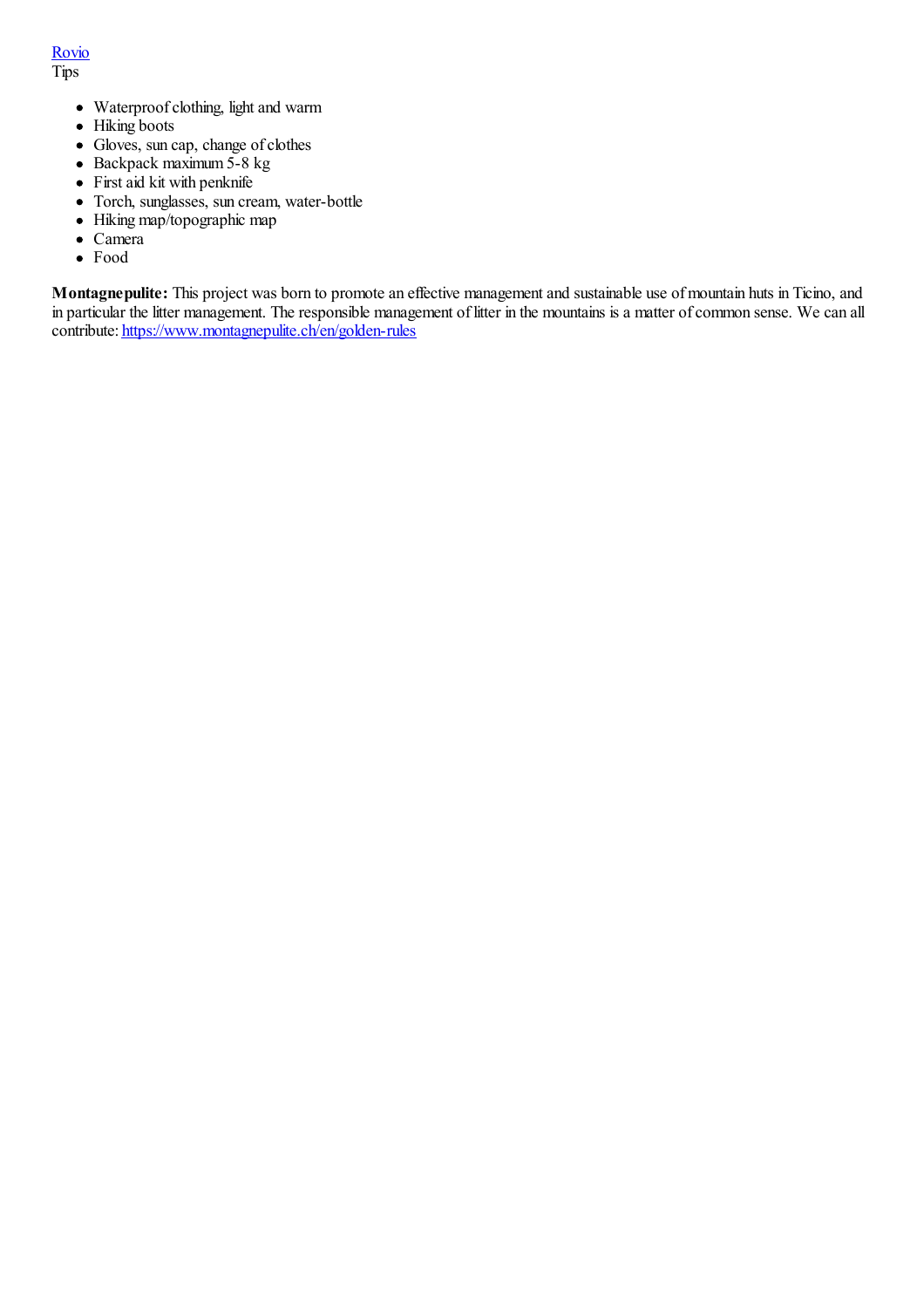Information **Mendrisiotto Turismo** Via Angelo Maspoli 15 CH-6850 Mendrisio

T +41 91 641 30 50 F +41 91 641 30 59 info@mendrisiottoturismo.ch www.mendrisiottoturismo.ch

Emergency number Ticino Soccorso 144 Share your itineraries #hikeTicino

 $\overline{\phantom{a}}$ 

 $\Box$ 

Download the App for itineraries You don't know Ticino? The App will help you discover the itineraries closest to you.



Altitude graph 2,047 m Total climb 1,695 m Maximum altitude 833 m Total descent

## **About us**

Media Doc & Stats About us Contacts InfoPoint

English  $\overline{\phantom{a}}$ 

- **Inspire me**
- **Stories**  $\bullet$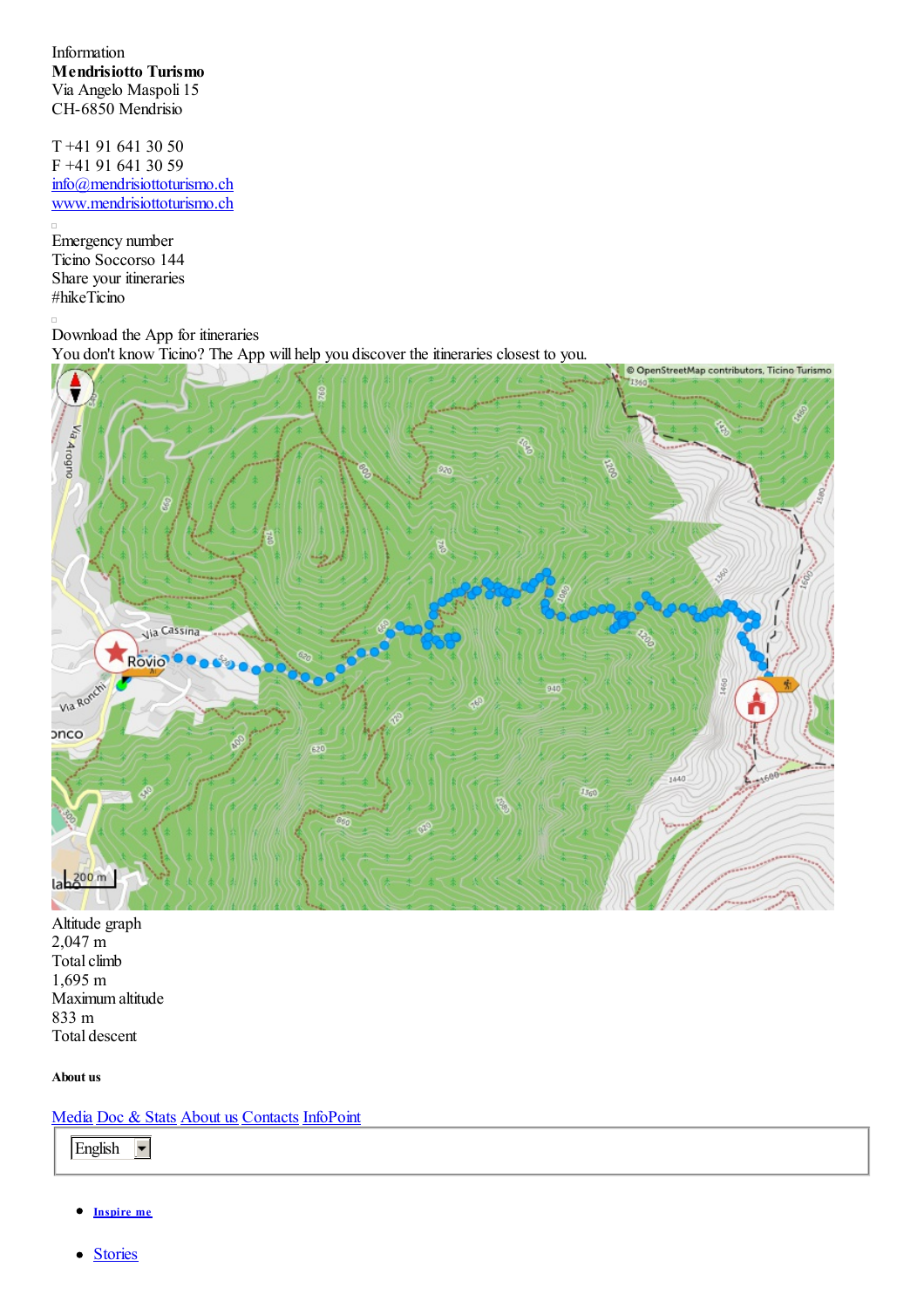- **Experiences**
- **Discover**
- Highlights
- Region
- Hiking routes
- The Region to be discovered
- **Interreg**
- Interreg Insubri Parks
- Interreg Vo.Ca.Te
- Interreg Scopri
- Interreg Road To Wellness
- **Explore**
- Events
- **Activities**
- Guided tours
- Wine and gastronomie
- Typical products
- Viticulture
- Culture
- **Plan**
- Good to know
- Travel information
- Where to sleep
- Book your holiday
- Brochures
- **Meetings & Incentives**
- **Media**
- Press releases
- Articles about us
- Newsletter
- **Doc&Stats**
- **Assemblies**
- Statistics
- Laws and statues
- Business Plan
- Masterplan

**Tourist information**

OTR Mendrisiotto e Basso Ceresio Stazione FFS Via Stefano Franscini CH - 6850 Mendrisio

info@mendrisiottoturismo.ch